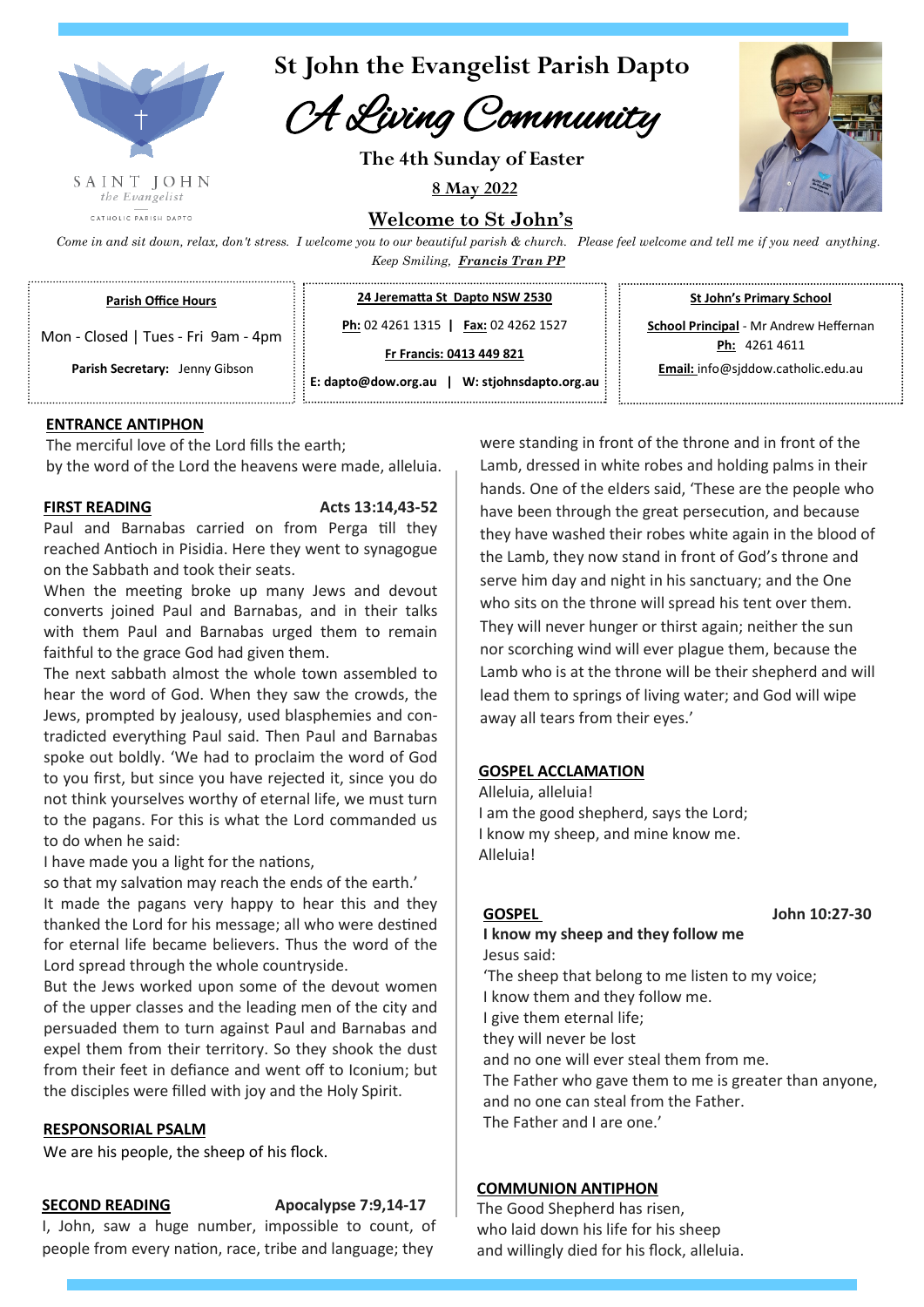## *Please Pray For the Repose of the Souls of the Faithful Departed -*

*Recently Deceased:*Mona Errington, Philomena Fox



*Anniversaries*: Michael Lynam

**Sick:** Rebecca Clarey, Daniel Sharkey, Mark Errington

#### **BAPTISMS**

This week we welcome in to the Catholic faith community Thomas Kelly, Sadie Alexander

#### **A PRAYER FOR THE PEOPLE OF UKRAINE**

Gracious God, we pray for the people of Ukraine suffering from war.

May they be held in your loving care and protection and given the strength to endure their suffering and hardship.

Transform the hearts and minds of those who perpetuate the violence and oppression.

Grant wisdom to world leaders in advancing efforts toward peace; may they not be compromised by self-interest and blind indifference.

We ask all this through the intercession of Our Lady of Perpetual Help and in the name of your Son Jesus, and the Holy Spirit, now and forever. Amen.

### **SAVE THE DATES- STATE OF ORIGIN 2022 Fun social night to enjoy BBQ, company and watch the game.**



**Game 1:** 8pm Wednesday 8th June, (Sydney) **2022 Game 2:** 6pm Sunday 26th June, (Perth) **2022 Game 3:** 8pm Wednesday 13th July, (Brisbane)

#### **VINNIES HELP**

The Dapto Conference is still operating for crisis help (food, furniture, clothing).



A phone service is available: Mon – Fri, 9.30am - 11.30am. Ph: 0412 912 641

#### **Dear Parishioners**

The Season of Easter is with us until Pentecost Sunday. This is a season of joy and thanksgiving. On Good Friday we heard your stories of grief and suffering so now you have your opportunity to tell the parish your Resurrection stories.

You are invited to submit a story based on your life experience with Resurrection in mind. Each Sunday 1 story will be placed in the parish bulletin. As with the Good Friday stories a story can be submitted anonymously.

Send me your story of new life, redemption, overcoming addiction or repairing a valuable relationship.

If you have any questions or need assistance with this task see any member of the parish council after mass. My email address

is: [stephen.leonard@dow.catholic.edu.au](mailto:stephen.leonard@dow.catholic.edu.au) The Parish Council

#### **ROSARY FOR THE MONTH OF MAY**

Everyone is invited to come and say the rosary together during the month of May every Saturday evening at 4.30pm in honour of our lady. If you would like the statue of our lady in your home during May please call Paul on 0418113947.

#### **MARY HELP OF CHRISTIANS WALK FOR AUSTRALIA/WALK FOR LIFE—Friday 20 May 2022**

We walk to raise PRAYERS for Australia for all life issues. You are warmly welcome to join us in our tenth year, praying along the Kiama Coastal Walk to Gerringong (13km). B.Y.O

Lunch, snacks, water, and hat. Support vehicle provided all the way, shuttle cars return pilgrims to Kiama.

BENEFITS: Mass. Prayer. Hymns. Exercise. Spectacular scenery. Joyful fellowship. Blessings in abundance.

START: 9:30am Kiama Catholic Church (Holy Mass)

FINISH: 3:30pm Gerringong Catholic Church (Benediction, confession also available).

For information contact Sue Hill: 0435 336 195 or Gabriella De Battista, (02) 4261 2500

#### **CHURCH ROSTER**

Our church roster for volunteers for reading and eucharistic ministers and money couneters has been on hold for some time now due to the pandemic. We plan on restarting the roster and over the next few weeks we will be taking names of those who wish to be included on the new roster. We understand that there may be some people who were on the old roster who may not wish to return to their role and also those who would like to volunteer and be apart of the masses.

There is list in the foyer of the church, if you would like to be included in a role, please write your name and contact phone number/email down and which mass you can assist.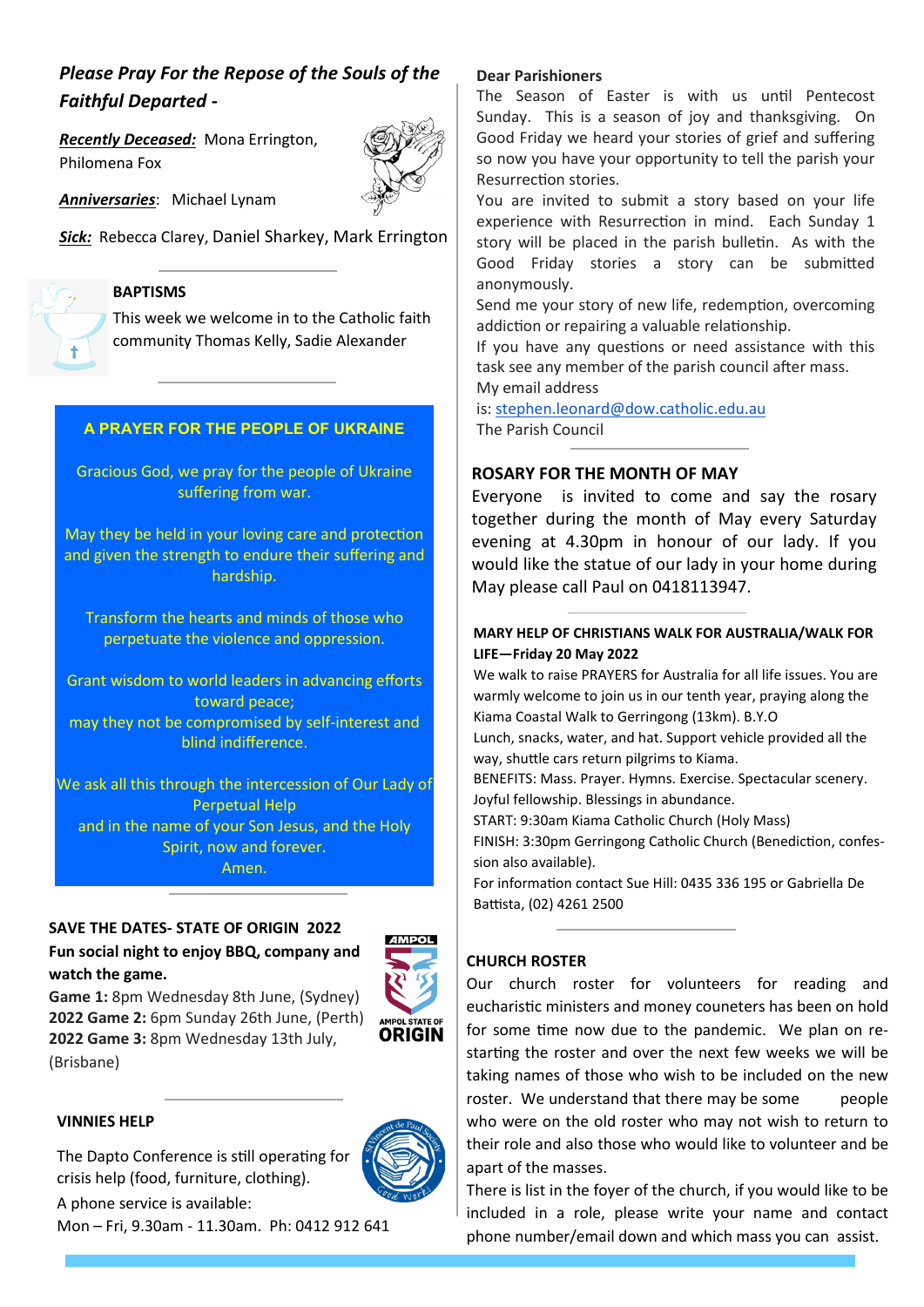#### **DISCOVERING GOD'S PLAN FOR OUR LIVES: Vocations Event**

This Sunday, the Fourth Sunday of Easter, is known as "Good Shepherd Sunday", with a focus on Vocations. In our Diocese we are keenly aware of the need for more priests to serve our people now and into the future.

However, the Bishop and Vocations Team want us all to go deeper than just "getting more priests" and rather to work together throughout our Diocese to create a "culture of vocation" (to borrow a phrase from St John Paul II). This will be a collaborative effort in our parishes, schools, and families, to ensure that every young Catholic will be actively seeking to discern how they are called to serve Christ and his people whether in Marriage, Ordained Ministry, Religious Life or Single Life. The stronger this culture of vocation, the more we will find ourselves blessed with faithful priests and religious, inspiring marriages and generous single Catholics.

With this in mind, this Good Shepherd Sunday we are pleased to announce a Vocations Event with a panel addressing all 4 Vocations and an opportunity for Q and A. This will be a wonderful opportunity

especially for young people to come together and learn how to hear and respond to God's call. There will be more details to follow but for now please invite anyone you think may be interested, and if you're interested RSVP as soon as possible!

#### **DATE:** Sunday 19th June

**TIME:** Light refreshments 1:30pm for 2pm start

**PLACE:** Xavier Centre, next to St Francis Xavier's Cathedral, Wollongong,

#### **RSVP:** www.dow.org.au/events

We also give thanks for the Ordination to the Diaconate of James Arblaster last weekend, a truly joyful occasion for him and for our Diocese. Please continue to pray for him and for the 4 seminarians

continuing their vocational journey with our Diocese – posters and prayer cards from the Diocese will help you to get to know their names and faces – and let's pray for all young people discerning their vocation, and for our Diocese as we continue to work together to build a culture of vocation.

Fr Duane Fernandez

#### **CWL MEETING**

The next Catholic Women's League meeting will be on Monday 9 May commencing at 10am at the rear of the Parish Presbytery, entrance via the gate on Moombara Street. Everyone is most welcome to attend.

### **"TOWARDS A BETTER KIND OF POLITICS" AUSTRALIAN BISHOPS ISSUE ELECTION STATEMENT**

The Australian Catholic bishops have called for a shakeup that focuses the country's politics on the common good of all, including—and especially—those who struggle to participate in the community.

Although no one political party fully embodies Catholic social teaching, the bishops are offering an election statement to encourage Catholics and people of good will to reflect on the good they can do for their community by using their vote for the good of all. The statement advocates for vulnerable people in the community, including those in need of aged care, First Nations peoples, asylum-seekers and refugees. It calls for a government committed to the common good that will deliver a medium to long-term plan for eradicating poverty in Australia. The bishops also say people who have a religious faith should be protected from discrimination, "including the ability to undertake activities and form religious bodies that can pursue their religious mission".

You can download the statement at: dow.sh/ ElectionStatement

#### **A PRAYER FOR THE ELECTION**

God of this land and of every people, who shape all things according to your own design and write your law in every human heart: we thank you for this country we call home, from the First Nations people to others born here and those you have gathered from across the earth. We pray for the citizens of our land in this troubled time, that we may be committed to justice,

to the dignity of each human life,

and to solidarity with all Australians and with the world. Guide all who seek election to serve the nation; may the Holy Spirit inspire them to pursue a better politics that is wise and courageous and governs for the good of all.

May all of us see and hear you in the most vulnerable, that we may respond to the cry of the earth and the cry of the poor,

that we may respond to you.

Through Jesus Christ our Lord. Amen.

#### **URGENT EUTHANASIA PETITION (Paper Version for Signing)**

Please urgently consider signing the petition opposing Euthanasia in NSW that is available for signing near the entrances to the Church.

For more information contact Dominica Connor, Right to Life NSW on

P: 02 9299 8350 or via www.righttolifensw.org.au